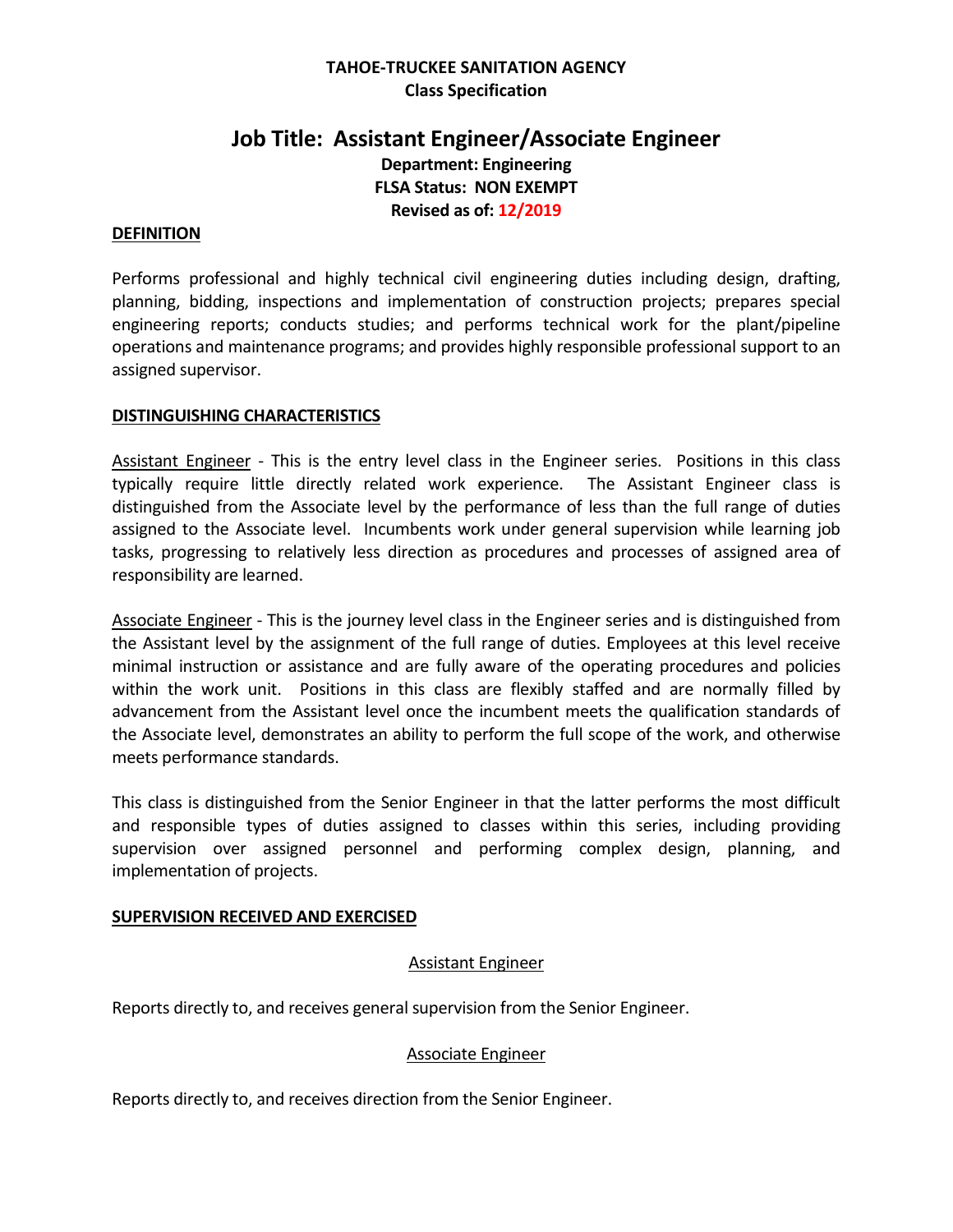**EXAMPLES OF DUTIES:** *the duties specified below are representative of the range of duties assigned to this class and are not intended to be an inclusive list.*

- Performs professional and technical civil engineering duties requiring specialized knowledge related to the design and completion of complex engineering and construction assignments.
- Serves as project manager for a variety of capital improvement projects including the conception, feasibility evaluation, design, scheduling, development of Requests for Qualifications and Requests for Proposals, the development and monitoring of project budgets, oversight of outside design consulting firms and management of the construction phase.
- Performs inspections of on-site and off-site projects.
- Researches project design requirements and performs related calculations; conducts plan checks to ensure compliance with Agency and regulatory standards; prepares time and material cost estimates.
- Analyzes, understands, interprets, and communicates to others the correct application of relevant Federal, State, and Local governmental regulations, as well as technical reports, manuals, sketches and related information.
- Develops engineering solutions, designs, plans, specifications and cost estimates for projects and equipment.
- Researches products and vendors; solicits quotes, compares costs and evaluates quality of products.
- Adheres to safety and emergency policies, procedures, rules, regulations and standard operating procedures.
- Participates in the bidding process as assigned, monitors performance and compliance with contracts and agreements.
- Reviews and checks plans and specifications for conformance with design standards, codes and regulations.
- Performs confined space entries to inspect tanks and other spaces.
- Prepares and reviews project status reports, memos, letters, and other correspondence.
- Performs research and conducts technical studies and investigations; prepares reports and presents finding to appropriate staff.
- Performs technical work for the plant/pipeline operations and maintenance programs, as assigned.
- Prepares for and participates in effective public speaking presentations to a variety of audiences.
- Represents the Agency with dignity, integrity, and the spirit of cooperation in all relations with staff and the public.
- Builds and maintains positive working relationships with co-workers, other Agency employees and the public using principles of good customer service.
- Performs related duties as assigned.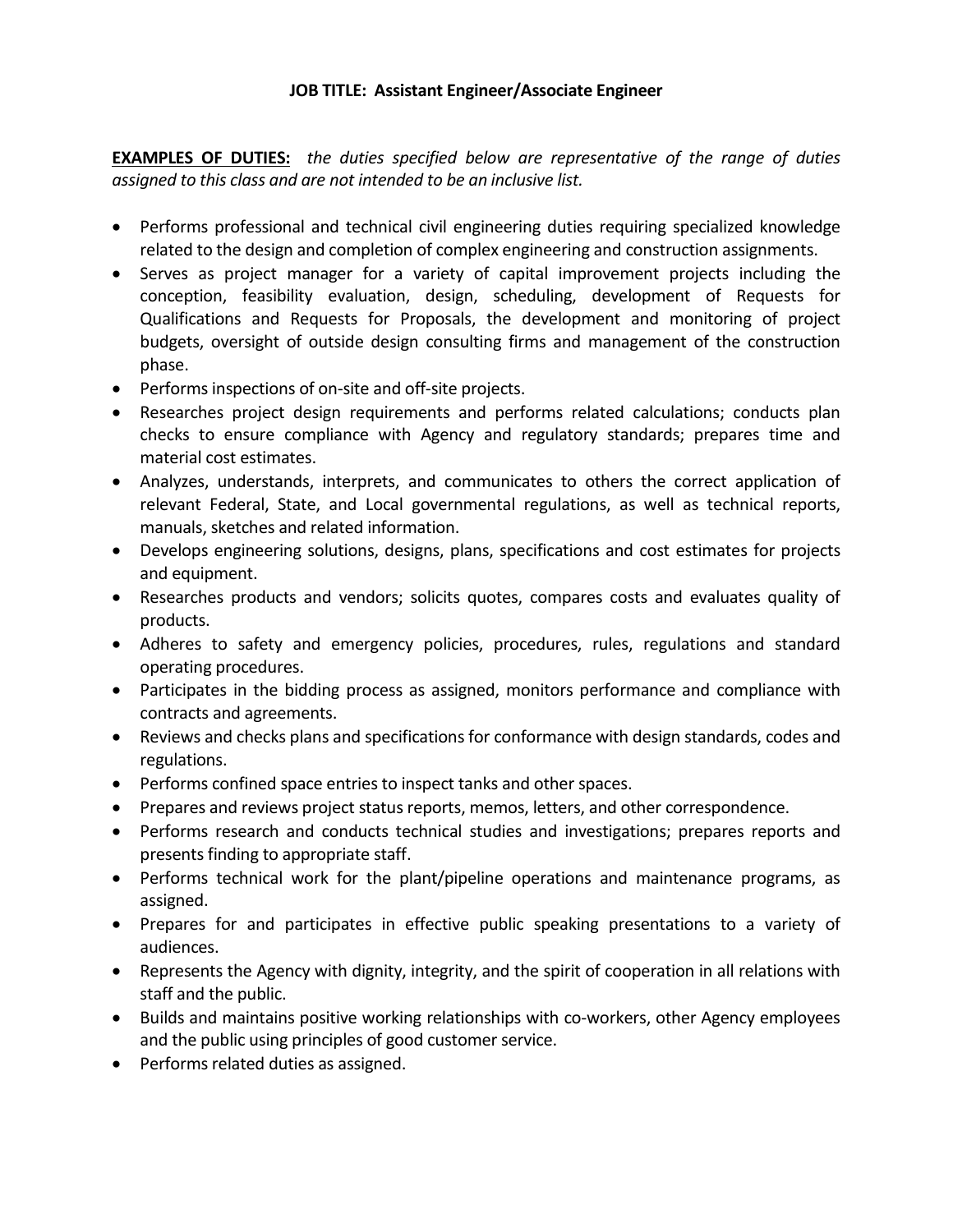## **QUALIFICATIONS**

#### Assistant Engineer

### **Knowledge of:**

- Basic principles and practices of engineering, construction, inspection and design project requirements.
- Basic methods, materials, and techniques used in the design, construction, and maintenance and operation of utilities projects and activities.
- Mathematics used in the engineering field.
- Current developments and trends related to professional engineering.
- Modern office practices, methods and equipment including personal computers, AutoCAD and other specialized civil engineering software applications, fax machines, copiers, printers, telephones, voicemail and e-mail systems, etc.
- Oral and written communication skills; business English including vocabulary, spelling, and correct grammatical usage and punctuation.
- Safe work practices, policies, rules, regulations methods and procedures as relates to design, engineering, construction and emergency procedures and equipment.
- Principles and practices of customer service.

### **Ability to:**

- Learn to perform professional and highly technical civil engineering duties including design, drafting, planning, bidding, inspections and implementation of construction projects; learn to prepare special engineering reports and studies; and learn to perform technical work for the plant/pipeline operations and maintenance programs.
- Learn to understand all requirements and essential aspects of the job including laws, regulations, rules and codes related to area of assignment; intermittently access, review, and adjust and enter data on documents, reports and files; design engineering plans; learn to conduct surveys of proposed construction sites; learn to analyze, interpret and recommend changes to engineering work plans; manage engineering and construction projects; learn to interpret analytical results and technical and numerical information; learn to observe equipment and conditions and problem solve issues related to area of assignment; remember various processes and requirements; interpret and communicate information.
- Learn the methods and procedures related to wastewater treatment, conveyance systems, plant and pipeline operations, analytical quality control methods and interpretation of data.
- Learn the methods and procedures for securing permits and approvals; Federal, State, and local regulations, laws, codes, ordinances and rules related to construction and civil engineering projects.
- Understand and carry out oral and written instructions, prioritize workload to meet deadlines; adjust to changing requirements and environments.
- Learn to conduct complex special studies; write, review and revise detailed documents and reports.
- Learn to analyze, understand, interpret, and communicate the correct application of governmental regulations, technical reports, books, manuals, sketches and plans.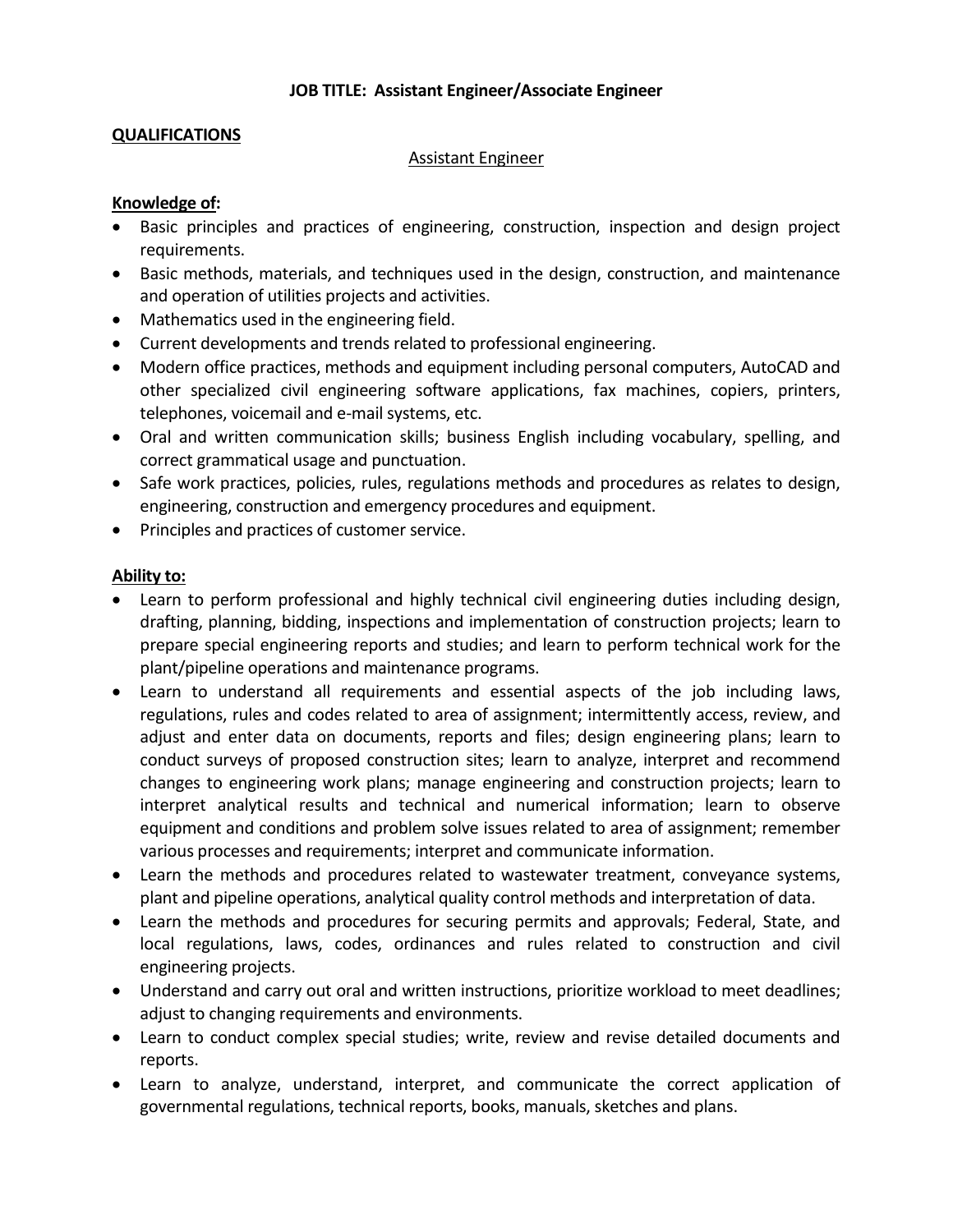- Ensure adherence to relevant safety policies, procedures, rules, regulations and standard operating procedures.
- Adhere to and utilize appropriate Agency safety policies, procedures and practices and utilize appropriate Personal Protection Equipment.
- Read, write and comprehend the English language at a level necessary for effective job performance exercising correct English usage, vocabulary, spelling, grammar and punctuation.
- Communicate effectively, tactfully and positively in both oral and written form.
- Operate and use modern office equipment and technology, including computers and applicable software.
- Maintain regular attendance and adhere to prescribed work schedule to conduct job responsibilities.
- Function in confined spaces and/or hazardous environment.
- Utilize appropriate safety procedures and practices for assigned duties.
- Establish and maintain effective working relationships with those contacted in the course of work.
- Contribute effectively to the accomplishment of Agency goals, objectives and activities.

## **Experience and Education:**

Any combination of experience and training that would provide the required knowledge and abilities is qualifying. A typical way to obtain the required knowledge and abilities would be:

### **Experience:**

None.

## **Education:**

Equivalent to a Bachelor's degree from an ABET accredited college or university with major course work in civil engineering or a related field.

### **SPECIAL QUALIFICATIONS**

### **License and Certificate:**

Possession of a valid California or Nevada Class C Driver License is required at the time of appointment.

Possession of a valid Certificate of Registration as an Engineer-In-Training issued by the California Department of Consumer Affairs Board for Professional Engineers, Land Surveyors, and Geologists.

Possession of, or ability to obtain a confined space certification within six months of appointment.

Persons employed in this classification are required to participate in Agency provided training to acquire basic First Aid and Cardiopulmonary Resuscitation (CPR) certificates during the initial 12 months of employment and continued maintenance of a valid certificate as a condition of employment for this position.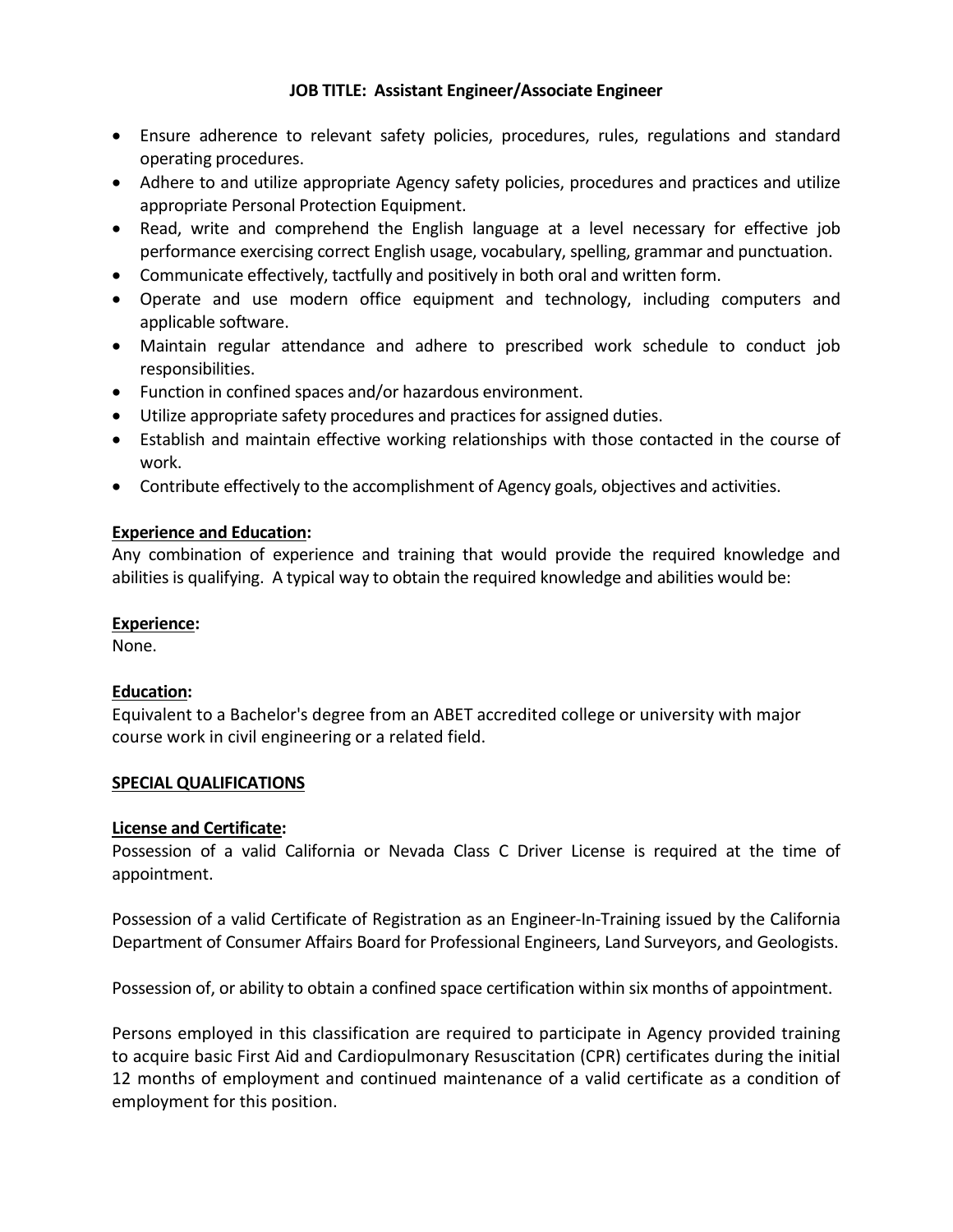Possession of, or ability to obtain a 40-hour Hazwoper Hazardous Materials Technician Level III certification within six months of appointment.

### Associate Engineer

In addition to the qualifications for the Assistant Engineer:

### **Knowledge of:**

- Principles and practices of professional civil engineering, construction, inspection and design project requirements.
- Methods and procedures related to wastewater treatment, conveyance systems, plant and pipeline operations, analytical quality control methods and interpretation of data.
- Methods and procedures for securing permits and approvals; Federal, State, and local regulations, laws, codes, ordinances and rules related to construction and engineering projects.

#### **Ability to:**

- Perform professional and highly technical civil engineering duties including design, drafting, planning, bidding, inspections and implementation of construction projects; prepares special engineering reports and studies; and performs technical work for the plant/pipeline operations and maintenance programs.
- On an ongoing basis, know and understand all requirements and essential aspects of the job including laws, regulations, rules and codes related to area of assignment; intermittently access, review, and adjust and enter data on documents, reports and files; design civil engineering plans; conduct surveys of proposed construction sites; analyze, interpret and recommend changes to engineering work plans; manage engineering and construction projects; interpret analytical results and technical and numerical information; explain processes to others; observe equipment and conditions and problem solve issues related to area of assignment; remember various processes and requirements; interpret and communicate information.
- Conduct complex special studies; write, review and revise detailed documents and reports.
- Analyze, understand, interpret, and communicate the correct application of governmental regulations, technical reports, books, manuals, sketches and plans.

#### **Experience and Education:**

Any combination of experience and training that would provide the required knowledge and abilities is qualifying. A typical way to obtain the required knowledge and abilities would be: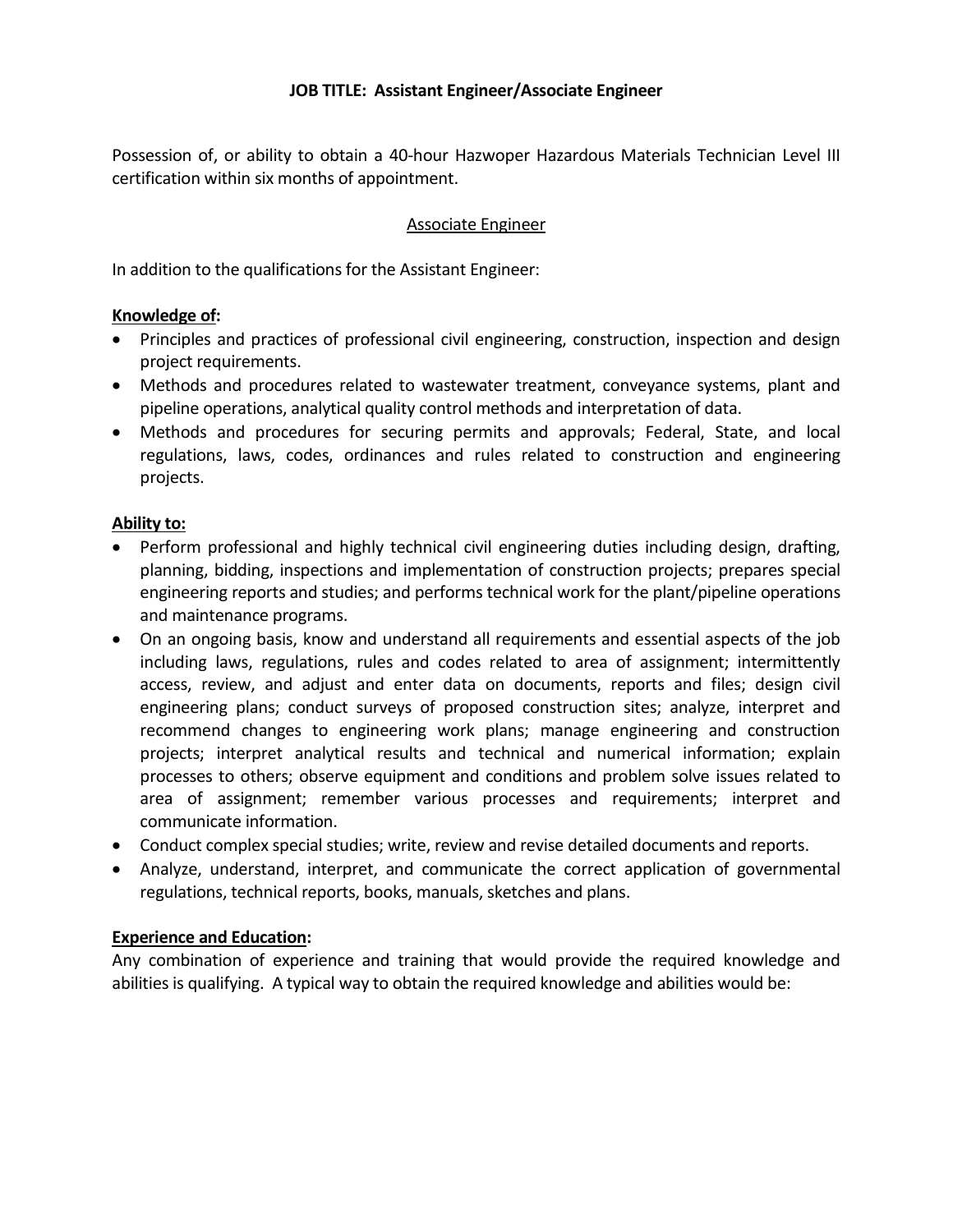#### **Experience:**

Two years of responsible experience similar to an Assistant Engineer with T-TSA.

#### **Education:**

Equivalent to a Bachelor's degree from an ABET accredited college or university with major course work in civil engineering or a related field.

#### **SPECIAL QUALIFICATIONS**

#### **License and Certificate:**

Possession of a valid California or Nevada Class C Driver License is required at the time of appointment.

Possession of a valid Certificate of Registration as a Licensed Professional Engineer in Civil Engineering issued by the California Department of Consumer Affairs Board for Professional Engineers, Land Surveyors, and Geologists.

Possession, or ability to obtain confined space certification within six months of appointment.

Persons employed in this classification are required to participate in Agency provided training to acquire basic First Aid and Cardiopulmonary Resuscitation (CPR) certificates during the initial 12 months of employment and continued maintenance of a valid certificate as a condition of employment for this position.

Possession of, or ability to obtain a 40-hour Hazwoper Hazardous Materials Technician Level III certification within six months of appointment.

### **PHYSICAL REQUIREMENTS (for Assistant and Associate Engineer)**

Work effectively for long periods of time at a desk, table, counter; travel to conduct off-site inspections; intermittently move, traverse and position self while performing work activities; ascend and descend stairs, ladders or step stools to inspect or reach equipment or other items and to access areas out of normal reach; manipulate, operate, activate and adjust equipment and tools; position self to adjust office and field equipment or to access low or high items; discern hazardous warning signs and discern and respond to announcements and alarms; maintain airtight seal with self-contained breathing apparatus and air purifying respirator; and move or transport weight of 50 pounds or less.

Ability to wear a self-contained breathing apparatus (SCBA) and Full-Face Air Purifying Respirator (APR).